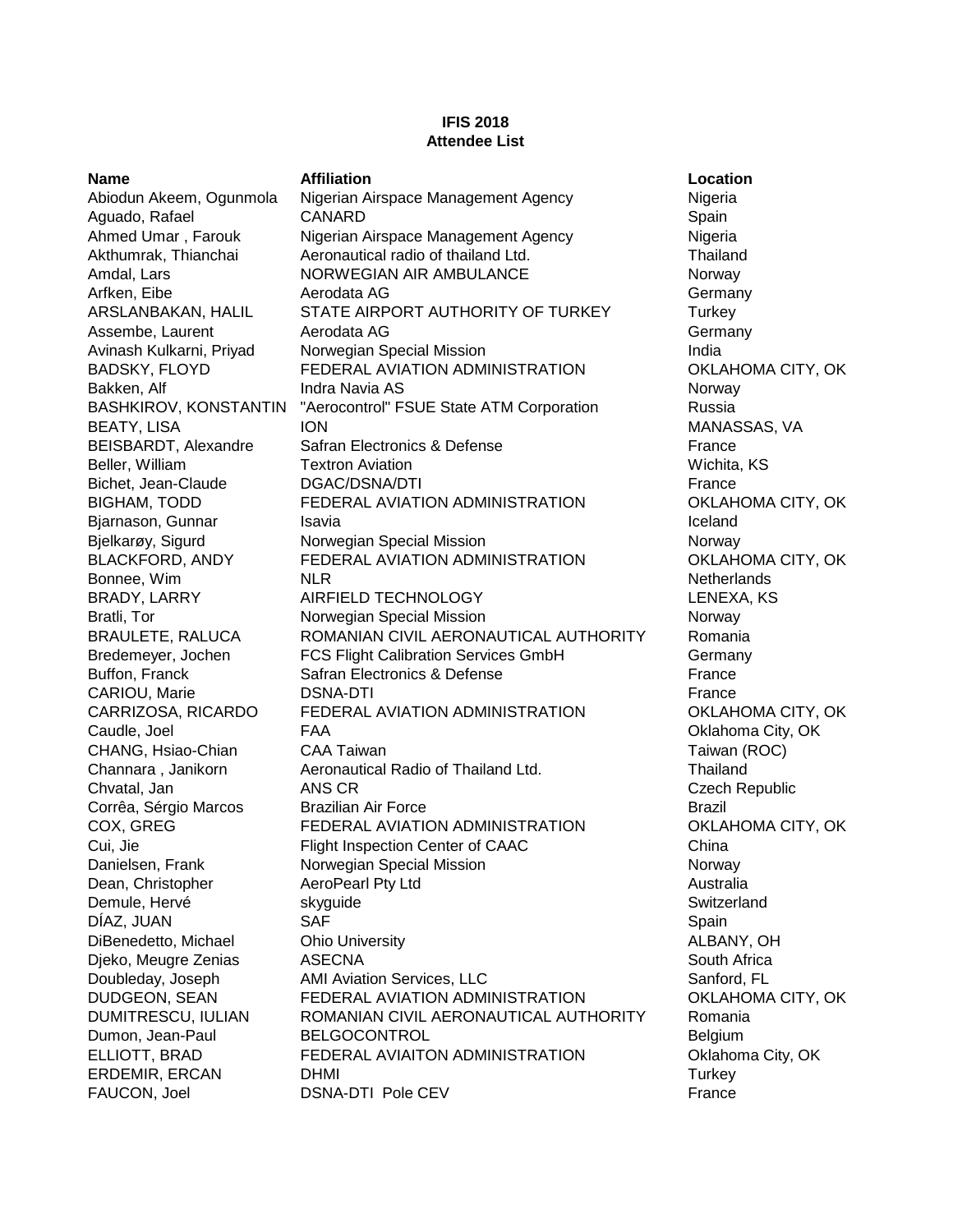Foyen, Bernhard **Indra Navia AS** Norway Norway Freiesleben , Christian Federal Office of Civil Aviation Switzerland Fries, Matthias **Skyguide Skyguide Switzerland** Switzerland Fujita, Shunsuke Japan Civil Aviation Bureau Japan Gallardo, Tomas Dirección General de Aeronáutica Civil Chile Giacoponello, Chris Thales Defense and Security Clarksburg, MD Giannikakis, Ioannis **Hellenic Civil Aviation Authority** Greece Gioia, Andrea **ENAV S.p.A.** Italy **CONFING ACCOMPTED ENGL** Godicke, Sileno **ENAV S.p.A.** Italy **ENAV S.p.A.** Italy **Italy** Gudbjornsson, Snaebjorn Isavia ohf Iceland Iceland Iceland GULTEKIN, YILMAZ DHMI STATE AIRPORT AUTHORITY OF TURKEY Turkey Hagen, Aleksander **Norwegian Special Mission AS** Norway Hamilton, Danny **FAA** Channel City, OK Channel City, OK Hedblom, Brenden Thales Clarksburg, MD Hedenstad, Vegar **Norwegian Special Mission AS** Norway Hoffmeister, Marcel **Aerodata AG** Germany **Germany** Holanda, Rafael Brazilian Air Force Brazil Holm, Atle **Norwegian Special Mission** Norway Norway huayhongtong, suchart Civil Aviation Authority of Thailand (CA Thailand Hutchins, Eric Aircraft Data Systems Inc. Canada JACOLOT, Florence **DSNA-DTI Example 1** France Jagieniak, Stefan **Aerodata AG** Germany **Aerodata AG** Germany Jarvis, Neil **Schwarz USA, Inc.** Columbia, MD Columbia, MD Ji, Yue Beijing Sky Aviation China Johnsen, Per Anders Norwegian Special Mission Norway Norway Kang, Kai Dongying Institute,Beihang University China Katsumata, Hiroshi Kanematsu Corporation **Matsumata**, Hiroshi Kanematsu Corporation Japan KING, GLENN FEDERAL AVIATION ADMINISTRATION OKLAHOMA CITY, OK Kleffmann, Andreas **Aerodata AG** Germany **Germany** Komuro, Minoru Japan Radio Air Navigation Systems Assoc Japan Koopmann, Egon **DFS Deutsche Flugsicherung GmbH** Germany Kristiansen, Stein **Indra Navia AS** Norway Norway LABASTE, Philippe **DSNA-DTI Example 1** DSNA-DTI Ladeveze, Hugo **French Air Force** France France France France France France France France France France France France France France France France France France France France France France France France France France France Langhorst, Mareile **Aerodata AG** Communication and Cermany Larusson, Ornolfur **Isavia** Isavia Iceland Iceland Iceland Lassooii, Erwin **ICAO** Canada Canada Canada Canada Canada Canada Canada Canada Canada Canada Canada Canada Canada Layly, Olivier **International Flight Services** Chile LHOPITAL, Jérémy DGAC/DSNA/DTI **Example 1999** France li, xiaoqiang **Beijing Sky Aviation** China Liu, Shuming Flight Inspection Center of CAAC China Logemann, Volker **FCS Flight Calibration Services GmbH** Germany LOPEZ VARELA, SERGIO CANARD DRONES SPAIN SPAIN Maštrovic, Juraj Croatian Civil Aviation Agency Croatia Madsen, Asbjoern **Normarc Flight Inspection Systems AS** Norway Maracich, Fabrizio **ENAV S.p.A.** Italy **Italy** Italy Martín, David Spanish Air Force Spain Matheis, Norm Universal Avionics Systems Corporation Tucson, AZ MATSUDA, KUNIYUKI JRANSA Japan Maude, Adrian Thales UK Ltd United Kingdom MCCARTHY, DARREN ROHDE & SCHWARZ USA, INC. COLUMBIA, MD McGough, Don **Federal Aviation Administration** Chronic Change City, OK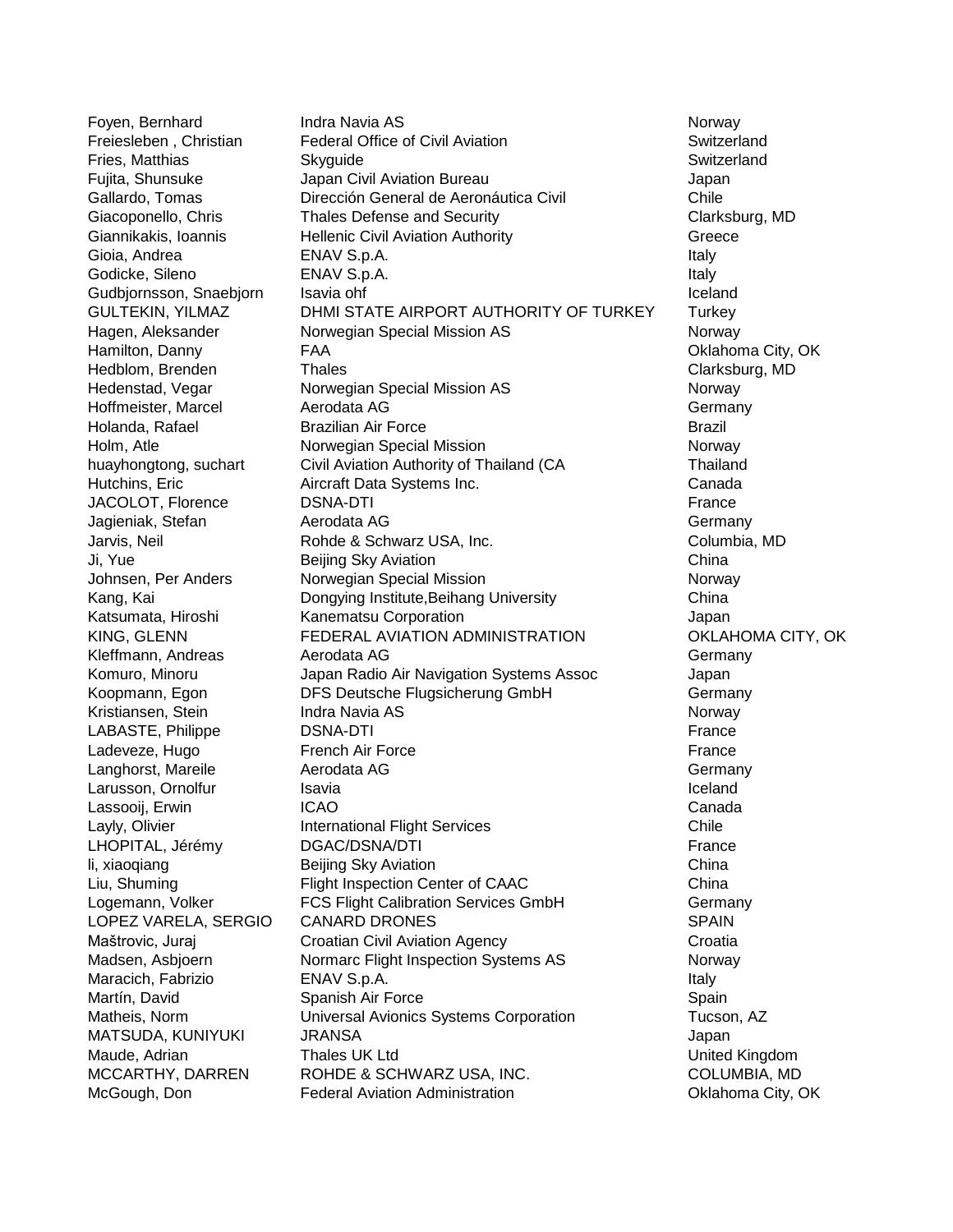MCWILLIAMS, GORDON SELEX ES, INC OVERLAND PARK, KS Meucci, Giuseppe Italian Air Force Italy Neucci, Giuseppe Italy Mirovic, Gregor SLOVENIA CONTROL, Ltd Slovenia Molas, Sergio **DOT/FAA** DOT/FAA Oklahoma City, OK Montaland, Sébastien French Air Force **France** France Montenegro, Rony COCESNA Guatemala MOREAU, Thierry **SAFRAN Electronics & Defense** France Morel, Dirk BELGOCONTROL BELGOCONTROL Belgium Morin, John USAF Hudson, NH MORO PASINETTI, Ottavio Italian Air Force Italy Italy Italy Mullin, Richard **Thales Thales** Thales **Thales Thales** Thales **Thales Thales Thales Thales Coverland Park, KS** Munirov, Vitaly **Cursir Cursir Russia** Russia Musmann, Frank **Aerodata AG** Germany **Agent Agent AG** Germany Nganan, Jorim Ngonnbe ASECNA South Africa Nilsen, Trond **Norwegian Special Mission AS** Norway Olvera Lorenzo, Enrique Aerodata AG Correspondent and Germany Pace, Phillip **Airfield Technology, Inc.** Communist Clathe, KS Palsson, Thordur **Isavia ohf** Iceland Iceland Iceland Iceland Iceland Iceland Iceland Iceland Iceland Iceland Iceland panza, orazio **Italian Air Force** Italian Air Force Italy Italy PARKINSON, BRADFORD STANFORD UNIV-GPS LABORATORY SAN LUIS OBISPO, CA PASSAS, PANAGIOTIS Hellenic Civil Aviation Authority Creece Pedersen, Steinar **Norwegian Special Mission** Norway Norway Peng, Quan Flight Inspection Center of CAAC China Perkins, Adrien Stanford University **Standall Stanford, CA** Petrželka, Martin ANS CZ Czech Republic Pinnell, Thomas **Norwegian Special Mission** Norway Norway Pleskac, Dave **Duncan Aviation** Lincoln, NE POWELL, J DAVID STANFORD UNIVERSITY Stanford, CA RADCLIFF, JOHN FEDERAL AVIATION ADMINISTRATION OKLAHOMA CITY, OK RASCANIN, DARKO SMATSA SERBIA Serbia RIEGER, CARL FEDERAL AVIATION ADMINISTRATION OKLAHOMA CITY, OK Ritter, Maik **Aerodata AG** Germany **Agent Agent AG** Germany RIVAS, NOE COCESNA Guatemala Rocca, Onorio RMS INSTRUMENTS LTD. Canada Rocchia, Vincent **DGAC/DSNA/DTI France** Roche, Luis Ortiz Dirección General de Aeronáutica Civil Chile Ruggieri, Emanuele Italian Air Force Italy Italy Sakate, Atsushi **Japan Civil Aviation Bureau** Japan Japan SANDWELL, JAY FEDERAL AVIATION ADMINISTRATION COKLAHOMA CITY, OK Sawatpanich, Thongchai Civil Aviation Authority of Thailand Thailand Thailand SCARAMUZZA, MAURIZIO SKYGUIDE SWITZER SWITZERLAND Switzerland Schwendener, Markus FCS Flight Calibration Services GmbH Germany SECKIN, AYHAN STATE AIRPORT AUTHORITY OF TURKEY Turkey Seide, Rolf **Agent Aerodata AG, BNraunschweig, Germany** Germany Selebogo, William South African CAA South African CAA South Africa Shen, Yan CAAC East China Regional Administration China Shipperbottom, Dave Duncan Aviation Lincoln, NE Sitton, Jim **Airfield Technology, Inc.** Clathe, KS Spanner, Mike NATS United Kingdom Spitz, Bertrand **ENAC** ENAC **France** ENAC Spohnheimer, Levi **Spohnheimer Consulting Auburn, Consulting Auburn**, WA Stephane, Veysseyre **DGAC France Example 1 France France France France**